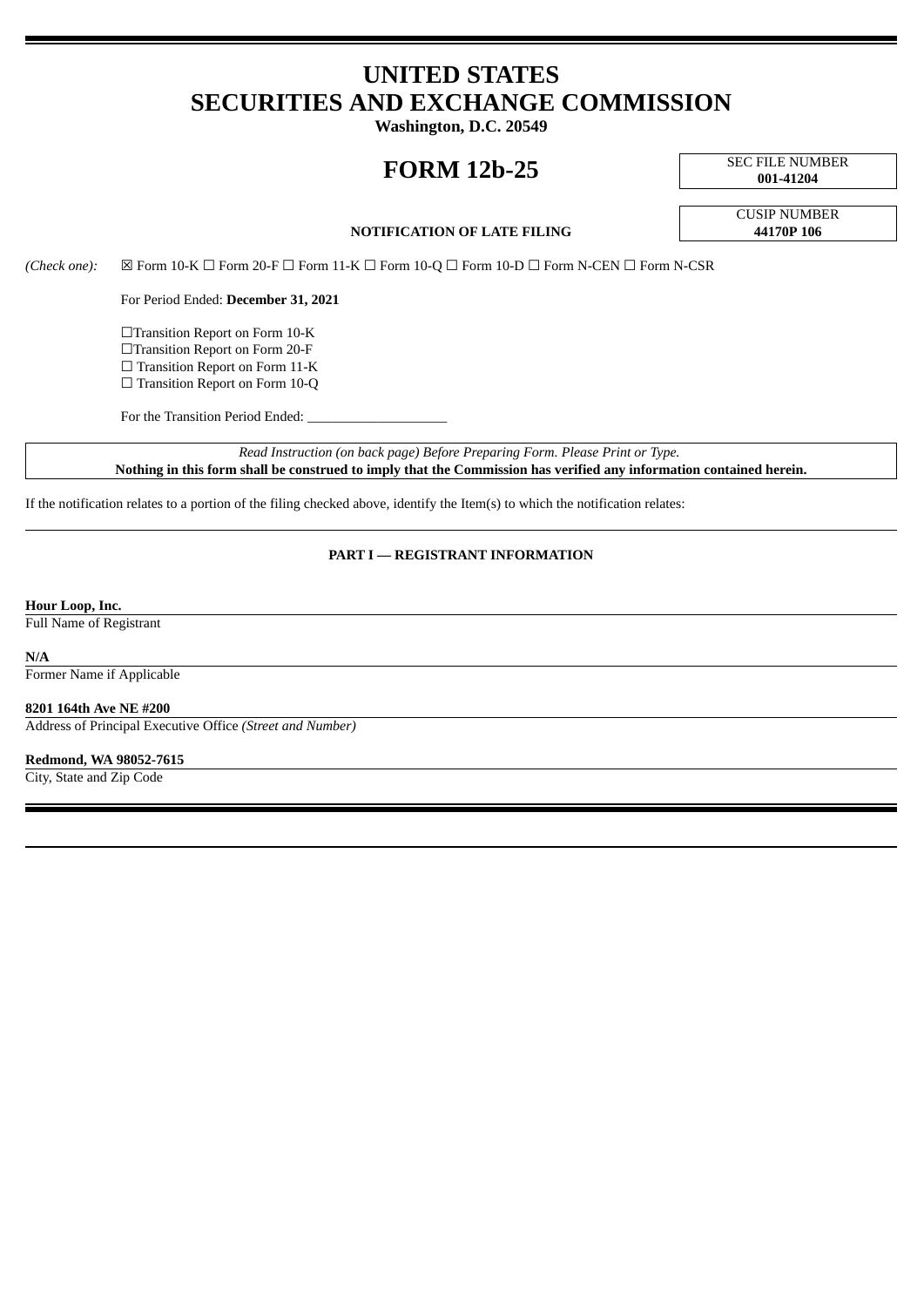#### **PART II — RULES 12b-25(b) AND (c)**

If the subject report could not be filed without unreasonable effort or expense and the registrant seeks relief pursuant to Rule 12b-25(b), the following should be completed. (Check box if appropriate)

- (a) The reason described in reasonable detail in Part III of this form could not be eliminated without unreasonable effort or expense;
- ☒ (b) The subject annual report, semi-annual report, transition report on Form 10-K, Form 20-F, Form 11-K, Form N-CEN or Form N-CSR, or portion thereof, will be filed on or before the fifteenth calendar day following the prescribed due date; or the subject quarterly report or transition report on Form 10-Q or subject distribution report on Form 10-D, or portion thereof, will be filed on or before the fifth calendar day following the prescribed due date; and
	- (c) The accountant's statement or other exhibit required by Rule 12b-25(c) has been attached if applicable.

#### **PART III — NARRATIVE**

State below in reasonable detail why Forms 10-K, 20-F, 11-K, 10-Q, 10-D, N-CEN, N-CSR, or the transition report or portion thereof, could not be filed within the prescribed time period. (Attach extra Sheets if Needed)

Hour Loop, Inc. (the "Company") has determined that it is unable to file its Annual Report on Form 10-K for the year ended December 31, 2021 (the "Form 10-K") by March 31, 2022, the original due date for such filing, without unreasonable effort or expense because it requires additional time to complete its financial statements and other information for inclusion in the Form 10-K. The Company needs additional time to verify a few items on the financial statements and in the footnotes thereto, including the following:

- 1. Details regarding general and administrative expenses;
- 2. Accounting for loan forgiveness; and
- 3. Details regarding other income.

The Company expects that it will file the Form 10-K no later than the fifteenth calendar day following the prescribed filing date.

#### **PART IV — OTHER INFORMATION**

(1) Name and telephone number of person to contact in regard to this notification

| sam<br>Lai | 206 | 100<br>385<br>-0488<br>. הדה |
|------------|-----|------------------------------|
| Name       | ode | Number.<br>Lelenhone         |

(2) Have all other periodic reports required under Section 13 or 15(d) of the Securities Exchange Act of 1934 or Section 30 of the Investment Company Act of 1940 during the preceding 12 months or for such shorter period that the registrant was required to file such report(s) been filed? If answer is no, identify report(s).

 $Yes \boxtimes NO \square$ 

(3) Is it anticipated that any significant change in results of operations from the corresponding period for the last fiscal year will be reflected by the earnings statements to be included in the subject report or portion thereof?

Yes  $\times$  NO  $\Box$ 

If so, attach an explanation of the anticipated change, both narratively and quantitatively, and, if appropriate, state the reasons why a reasonable estimate of the results cannot be made.

Changes to the statements for 2021 will include the following:

- 1. A reclassification of the amounts from general and administrative expenses to other accounts is possible. This will change the amounts in those accounts.
- 2. Corrections to the financial statements to account for PPP loan forgiveness will entail changes to the financial statements.

Because the Company has not yet finalized its financial statements to be filed as part of the Form 10-K, as of the date hereof, the Company is unable to provide a reasonable estimate of the results.